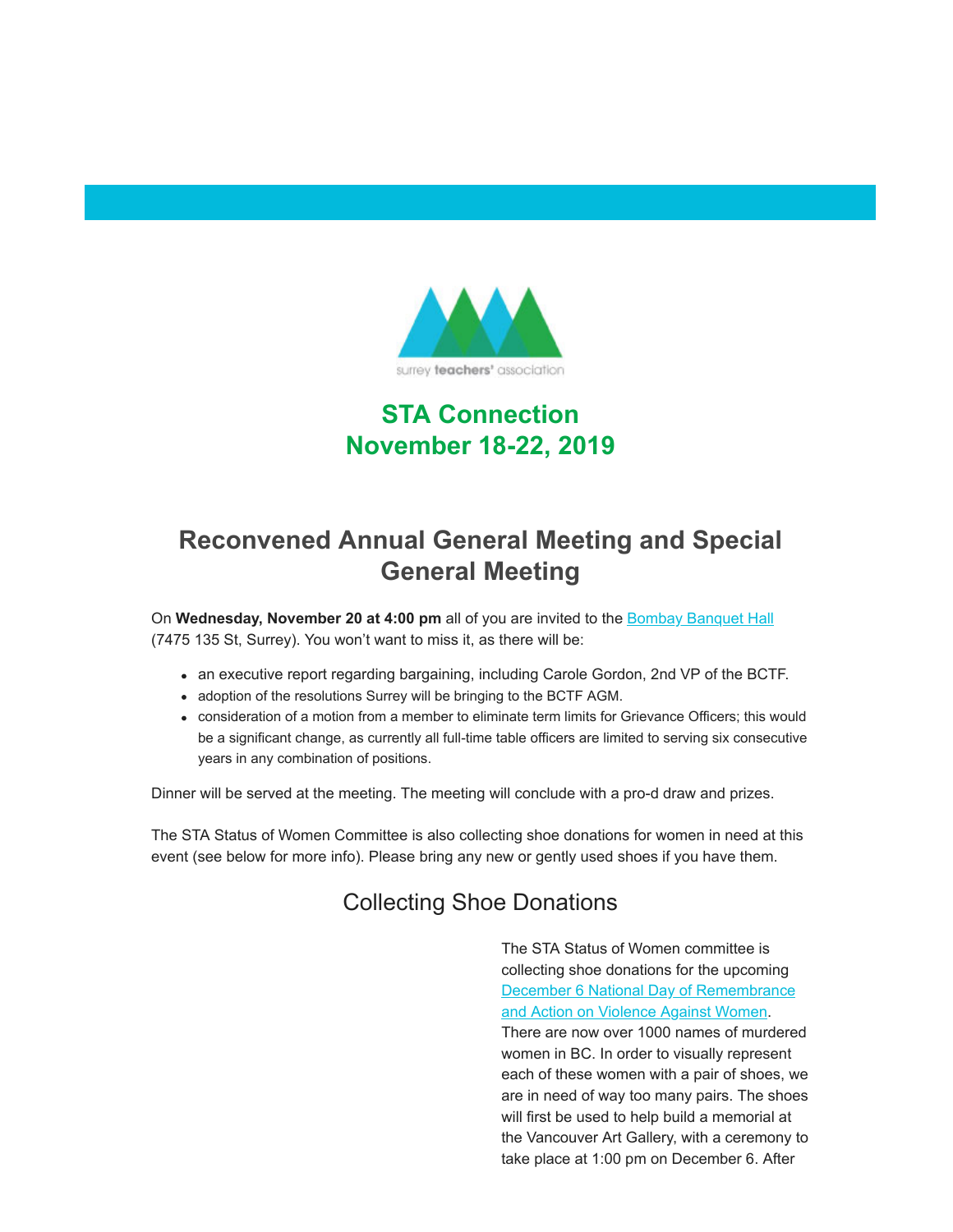

the memorial, all shoes will be donated to women in need.

# **Opportunity for Members: Lobbying in Victoria, Saturday, November 23**

The BCTF is holding a special Representative Assembly in Victoria this weekend (Nov. 22-23), to coincide with the BC NDP Convention. It will provide an excellent opportunity for lobbying MLAs, party delegates, and members of the public. We need to apply political pressure to the government to provide more funding so that we can bargain a new collective agreement. Taking political action now is our best chance of avoiding job action in the future!

The BCTF and STA will be sending members to Victoria to engage in this lobbying. We have arranged a bus (which will be departing at 7:30 am from the Park & Ride in South Surrey, 3800 King George Boulevard) which will go to Victoria on the 9:00 am ferry and return on the 7:00 pm ferry. Transportation, meals (lunch and dinner), and parking costs will be covered by the union. First preference will be for members who will travel on the bus, to save on cost and carbon emissions. We may also support members to go using their own vehicles, but only if they will be carpooling with other people doing lobbying.

Now is the time to apply pressure, and to show our spirit as teachers! Wear red and join us!

If you are interested, please email [sta@surreyteachers.org](mailto:sta@surreyteachers.org) as soon as possible. Further instructions will be provided for those who sign up.

# **#RedforBCED - On Wednesdays, We Wear Red**

Surrey Teachers are wearing red on Wednesdays to stand together for a fair deal. This action has been used effectively by our American colleagues in their struggle for better working and learning conditions, and for fair salaries.

If students ask why you are wearing red, please say only that it is to show support for public education. It is important that you not discuss anything about bargaining with students.

Please post your pictures on Facebook, Twitter, and Instagram using the hashtag #RedforBCED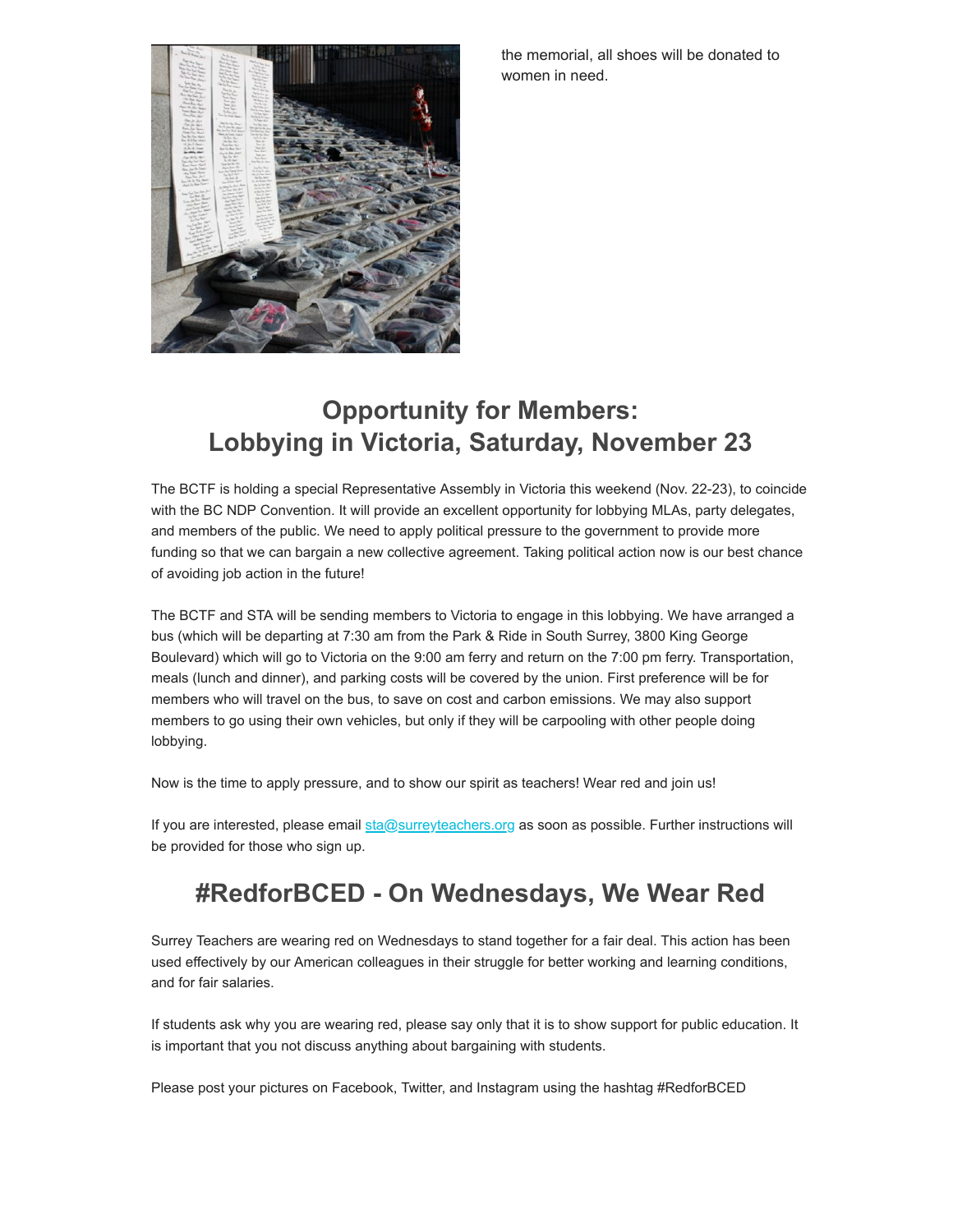

## **Failures-To-Fill at your school? Time to let John and Rob hear about it!**

As many of you already know, the STA has filed a grievance regarding the District's practice to direct nonenrolling teachers to cover failure to fill for classroom teachers. The STA has been collecting this data to support this grievance by requesting that staff reps regularly report failures to fill via this [link.](https://surreyteachers.us20.list-manage.com/track/click?u=37ec644ae87e34b54b3912660&id=13854777ae&e=7261da6bdb)

[Why not take this one step further and also email our Premier](mailto:rob.fleming.MLA@leg.bc.ca) [John Horgan](mailto:john.horgan.mla@leg.bc.ca) [and Minister of Education Rob](mailto:rob.fleming.MLA@leg.bc.ca) Fleming about the number of failures-to-fill at your school each day, and explain what is happening and what kids are missing out on. Receiving countless emails from around the province every day may help them to understand how large this issue really is. This idea was sent in by an STA member (thank you so much!), and we think it's great!

Feel free to also email them to let them know of any positions that are still vacant at your school and going unfilled or covered by TTOCs.

# **Labour Affairs Committee Film Night**

Please join the Labour Affairs Committee of the STA in our first Film/Dinner Night of the year on Thursday, November 21, 3:30 PM at the STA Office. We will be showing the film, Poquito de Tanta Verdad (A Little Bit of So Much Truth), a 93 minute film about teachers in Mexico who take over media and tv channels to move forward on issues of social justice.

Enjoy the film with colleagues, lively discussion and a delicious Mexican dinner.

This event is open to everyone. Free for STA members, \$15 for non-members.

Watch the [Youtube trailer.](https://surreyteachers.us20.list-manage.com/track/click?u=37ec644ae87e34b54b3912660&id=9299f55fc2&e=7261da6bdb)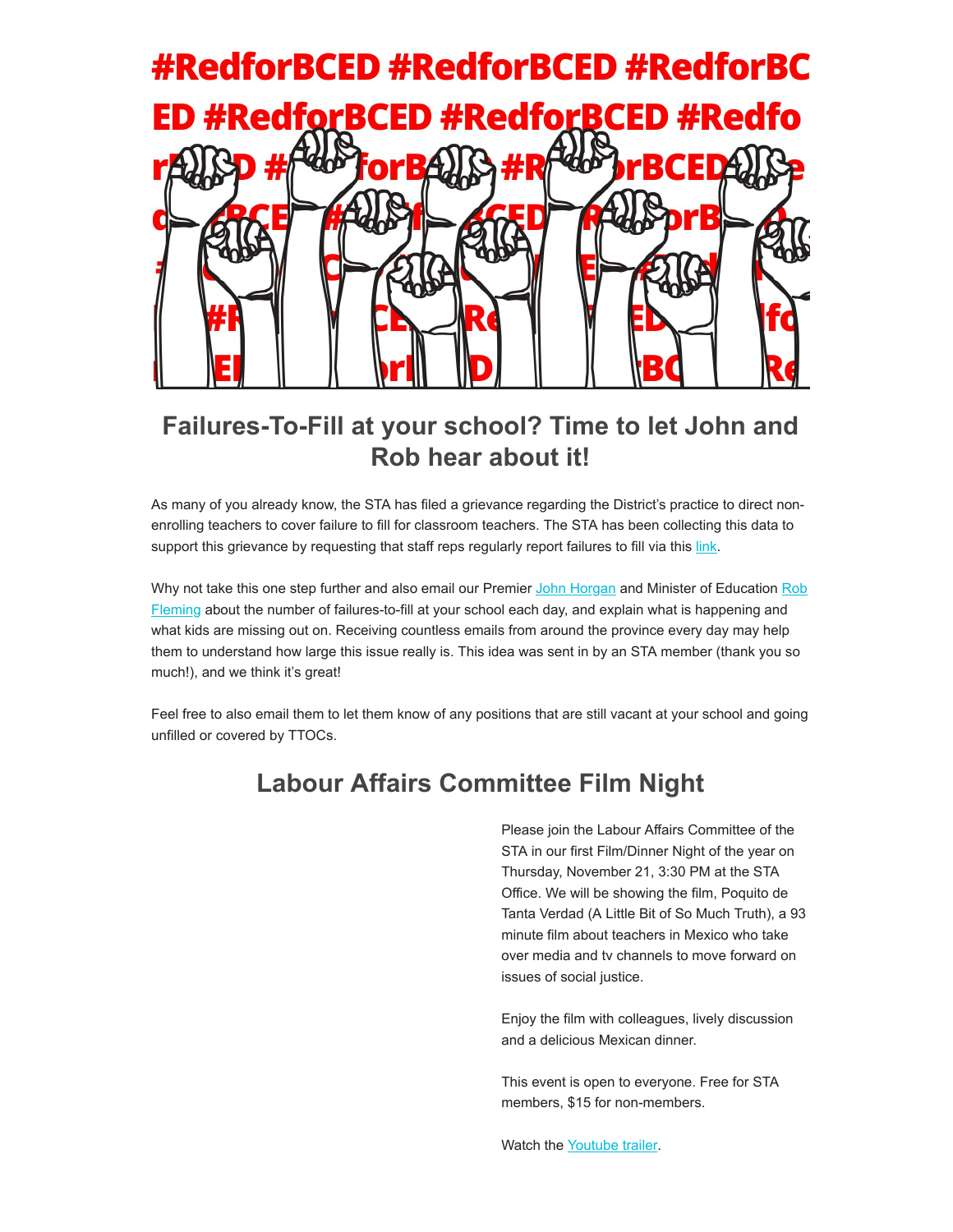

**[Register](https://surreyteachers.us20.list-manage.com/track/click?u=37ec644ae87e34b54b3912660&id=a74ad66a7e&e=7261da6bdb)**

# **Let's Talk About Gender-based Violence**



Join us from 12:00 pm - 3:00 pm on Friday, December 6 for an interactive multimedia session on the reality of violence experienced by women and girls in Canada today, the ways to end it, and the tools available to engage youth in violence prevention.

Presented by **Anastasia Gaisenok**.

Up to 13 teachers can be released for the afternoon to receive this training, and who will go will be determined first come first serve by registering. Teachers will receive a unit ready to use in the classroom or workplace.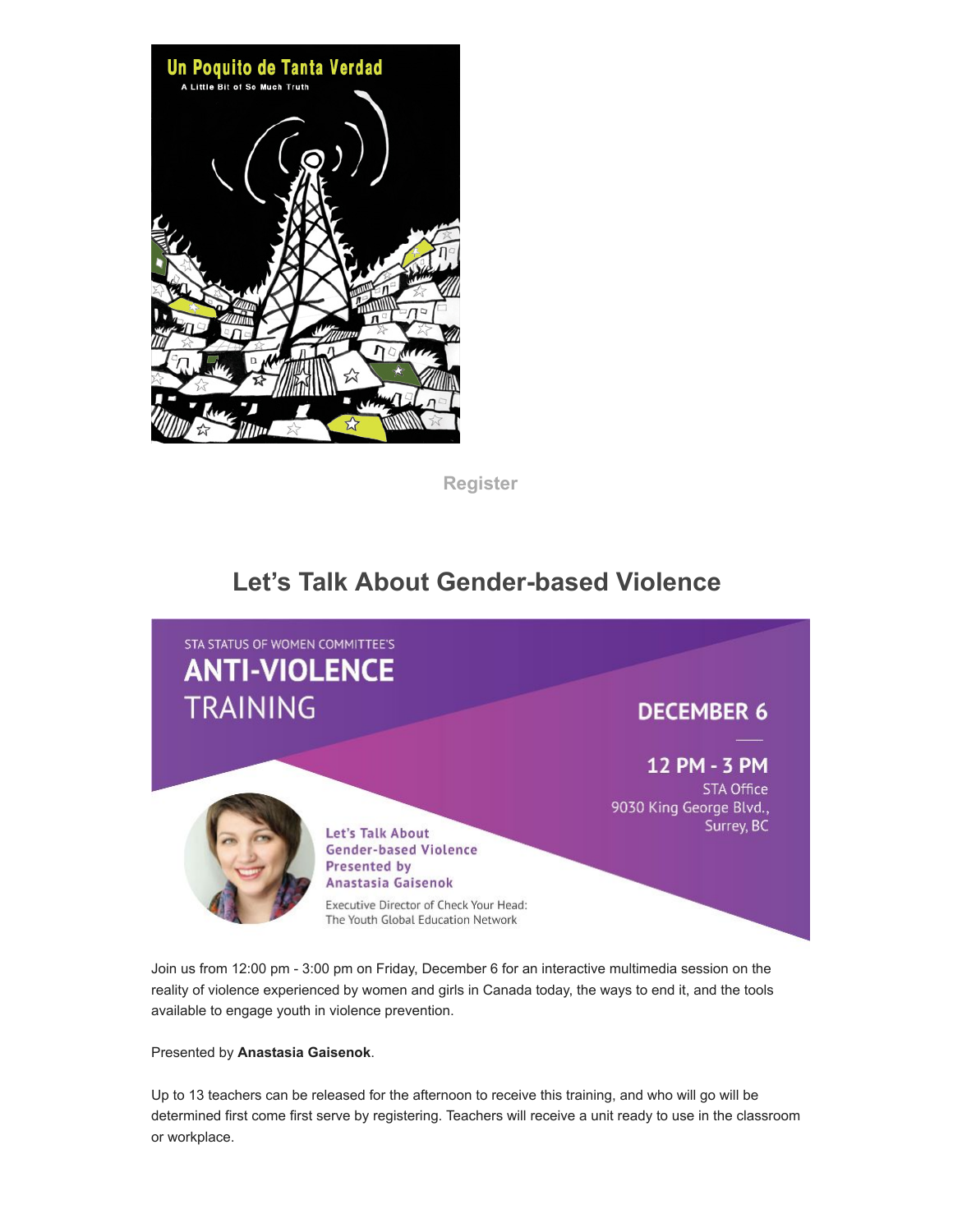**[Register](https://surreyteachers.us20.list-manage.com/track/click?u=37ec644ae87e34b54b3912660&id=6af49b55ae&e=7261da6bdb)**

## **Get Yourself in the Qualifications Book!**

Have you recently completed coursework? Are you qualified for positions requiring special training such as LST, IST, Helping Teacher, or Career Facilitator? In order to be shortlisted in Rounds 1 and 2, teachers need to be listed in the District Qualification Book. Teachers who are interested in changing their assignments to such positions need to apply to the Human Resources Department (courier #481) by January 31, 2020 to have their qualifications evaluated. The evaluation will be completed by March 31. (CA, Article E.28.1)

Job descriptions and evaluation forms for specific jobs can be found on the [District website.](https://surreyteachers.us20.list-manage.com/track/click?u=37ec644ae87e34b54b3912660&id=c2d3c17d26&e=7261da6bdb)

## **Special Project Funding Deadline is November 29, 2019**

Aboriginal Learning is offering special project funding to enhance educational programs for Aboriginal learners. Funds will be made available to financially support a portion of the total cost of the plan submitted. Schools are required to share in the total cost. (Ideally, this will be matching funds.) All schools [can apply for funding based on the Aboriginal student population in your school. Please see the special](https://surreyteachers.us20.list-manage.com/track/click?u=37ec644ae87e34b54b3912660&id=e5217483db&e=7261da6bdb) project funding memo for more information. The application form can be found [here.](https://surreyteachers.us20.list-manage.com/track/click?u=37ec644ae87e34b54b3912660&id=74808dc587&e=7261da6bdb) (Mac users download to desktop to fill out the application form)

## **White Ribbon Campaign**

*"If it were between countries, we'd call it a war. If it were a disease, we'd call it an epidemic. If it were an oil spill, we'd call it a disaster. But it is happening to women, and it's just an everyday affair. It is violence against women."* – Michael Kaufman, White Ribbon Campaign

This week, White Ribbon Campaign supplies will be distributed to your schools via the courier. The package will include a copy of the poster and 5 ribbons for elementary sites or 10 ribbons for secondary [sites. You can also view and/or order the White Ribbon teacher's' guide, Drawing the Line on Sexual](https://surreyteachers.us20.list-manage.com/track/click?u=37ec644ae87e34b54b3912660&id=706fdaf4b8&e=7261da6bdb) Violence.

The White Ribbon Campaign corresponds with the 16 Days of Activism Against Gender-Based Violence, an international campaign to challenge violence against women and girls. The campaign runs every year from 25 November, the International Day for the Elimination of Violence against Women, to 10 December, Human Rights Day. Currently, more than 3,700 organizations from approximately 164 countries participate in the campaign annually. There are many resources on the **BCTF Gender-Based Violence webpages**. Another interesting idea would be to research or study one [legal case](https://surreyteachers.us20.list-manage.com/track/click?u=37ec644ae87e34b54b3912660&id=143964c1ce&e=7261da6bdb) about violence against women. The [Canadian Women's Foundation](https://surreyteachers.us20.list-manage.com/track/click?u=37ec644ae87e34b54b3912660&id=adaa86c1f4&e=7261da6bdb) website is another excellent resource with many facts surrounding gender-based violence.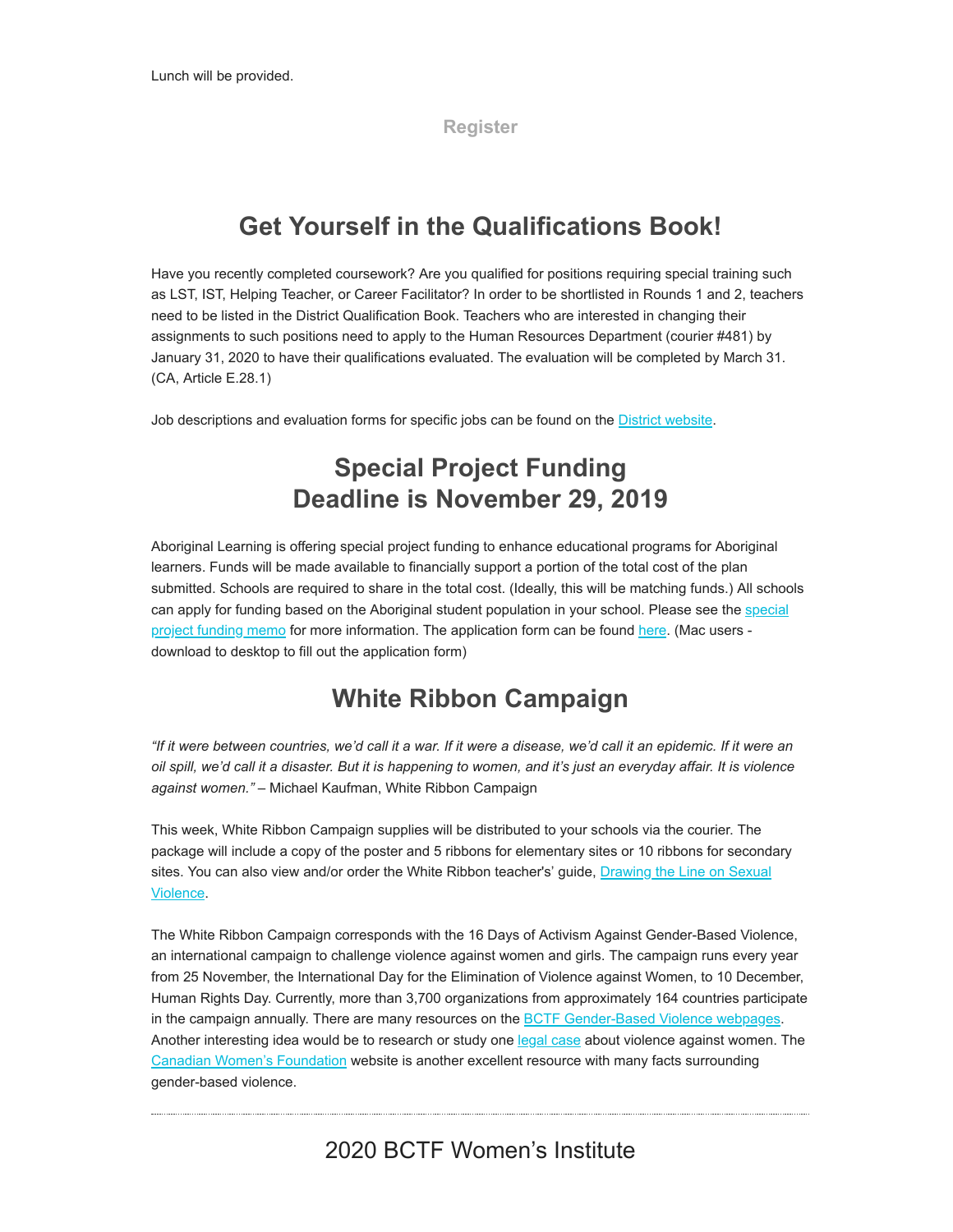The third annual BCTF Women's Institute will be held in Richmond on February 13 - 15, 2020. Each Local has been asked to send one member, who identifies as a woman, to this conference. If you would like to be considered as the delegate that Surrey sends (and you have not attended this event before), please send your name to [reception@surreyteachers.org](mailto:reception@surreyteachers.org) by **4:00 pm on November 26**. Selection will be by a random draw.

In addition, the BCTF Executive Committee will select 20 additional delegates. **Preference will be given to those who, in addition to identifying as women, are members of other equity-seeking groups and who did not attend the 2018 or 2019 Women's Institutes.** The posting can be found [here.](https://surreyteachers.us20.list-manage.com/track/click?u=37ec644ae87e34b54b3912660&id=5f4fbc6060&e=7261da6bdb) To apply to be one of these additional delegates, please fill out the [curriculum vitae form.](https://surreyteachers.us20.list-manage.com/track/click?u=37ec644ae87e34b54b3912660&id=4ea93deb6d&e=7261da6bdb)



### BCTF New Teachers' Conference

**The STA will be covering registration fees and mileage for new Surrey teachers to attend the BCTF New Teachers' Conference on Saturday, January 25, 2020 in Richmond. If you'd like to be considered, please email** [reception@surreyteachers.org](mailto:reception@surreyteachers.org) **by 4:00 pm on November 26. If we receive more names than we have spots, we will be selecting attendees by a random draw.** 

The conference will feature a renowned keynote speaker, a panel of teachers, a wide range of workshop topics, and a resource fair displaying teaching material and more. Most of all, this event is an opportunity to network with teachers coming from all over the province and make some new lifelong friendships. The registration fee includes a welcoming reception in the evening before the conference as well as breakfast, lunch, and refreshments.

The conference is specifically designed to serve teachers who have been teaching for five years or less, it is also open to teachers who have come back to the classroom after a leave or who changed district and\or workload. Student teachers are encouraged to attend.



**[Register](https://surreyteachers.us20.list-manage.com/track/click?u=37ec644ae87e34b54b3912660&id=da7a96e6f5&e=7261da6bdb)**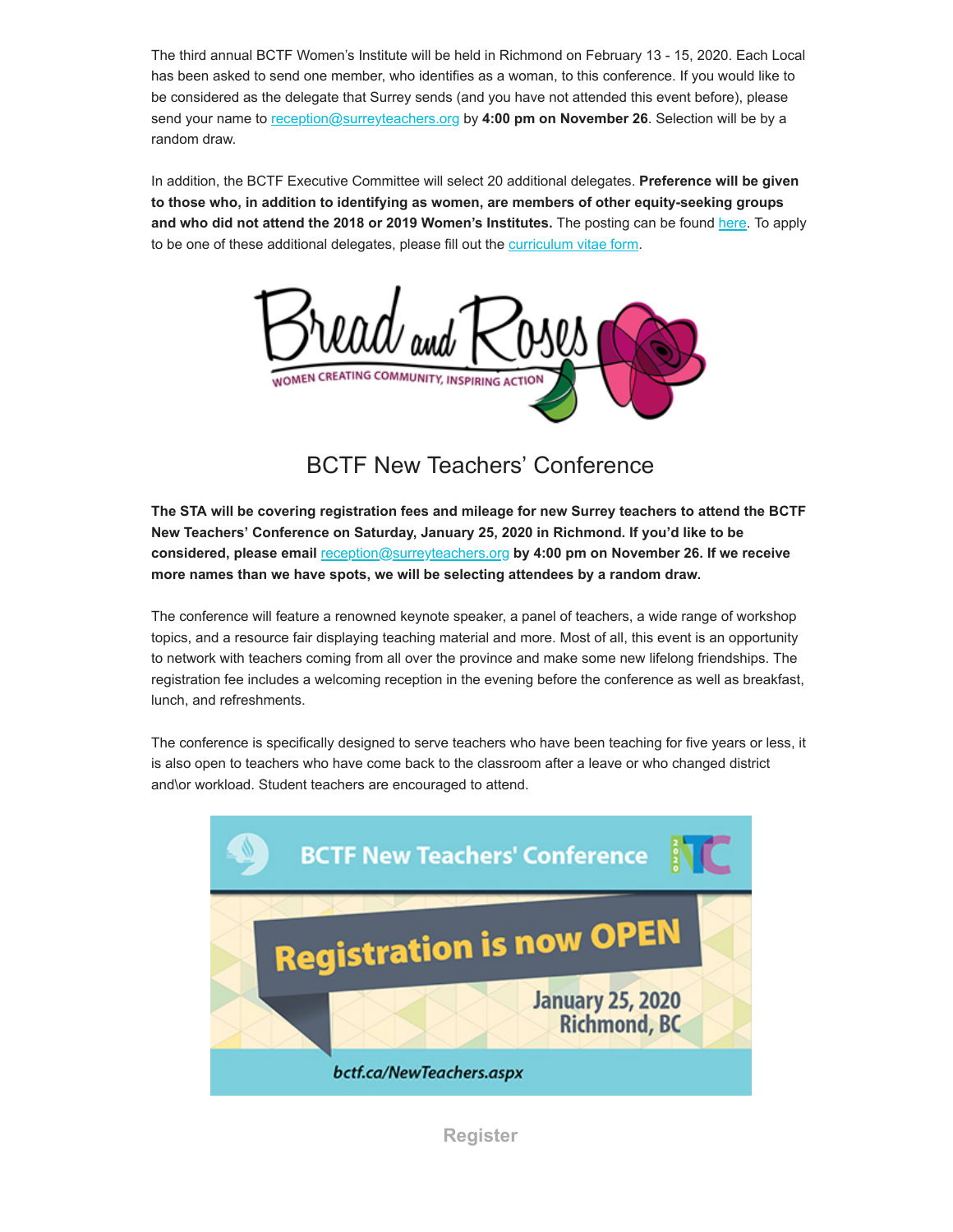#### Collecting Christmas Cards

Have you heard about the Christmas Card Collective? A North Delta woman organizes hand-made cards to be delivered to people sleeping in shelters during the holiday season. If you want to participate, you can get your cards to Nicole Andersen (courier #063) **by December 4th**, who will drop them off for you as she's already been in touch with the organizer. Feel free to share this information at your school, in case several classes want to be involved!

### Indian Residential Schools and Reconciliation

Aboriginal Helping Teacher Heidi Wood is organizing a workshop at DEC on December 4, 2019 for grades 4 - 12 teachers. Learn about appropriate resources and lessons to introduce Indian Residential Schools and Reconciliation to students. Expand your own knowledge and understanding of the legacy of Indian Residential Schools. Using the FNESC guides, we will share lesson ideas, resources and guide you through those difficult conversations.

#### Indigenous Education **Resources**

The Ministry of Education is developing [Indigenous education resources](https://surreyteachers.us20.list-manage.com/track/click?u=37ec644ae87e34b54b3912660&id=77da5ea394&e=7261da6bdb) to help further incorporate Indigenous knowledge and perspectives into BC classrooms. Of particular interest is the "Continuing Our Journey" resource, which includes video modules accompanied by a facilitator's guide.

**[Register](https://surreyteachers.us20.list-manage.com/track/click?u=37ec644ae87e34b54b3912660&id=ec2df0b763&e=7261da6bdb)**



We are so proud to be Surrey Teachers and we know there are amazing things happening around the district that we would love to hear about. In the spirit of acts of kindness, we would love for our members to send us a "shout out" about a colleague who inspires you and who you think deserves recognition, whether it is for their kindness, a great resource they shared recently, or an awesome lesson they teach.

#### **This week's shout out is from Jacqueline Alvarado Cruz to Nicole Painchaud:**

*"I would like to send a "shout out" to Nicole Painchaud, who is always helping others out. Nicole was the one that introduced me to "Happy Thoughts" which is sending a little something through the courier to a*